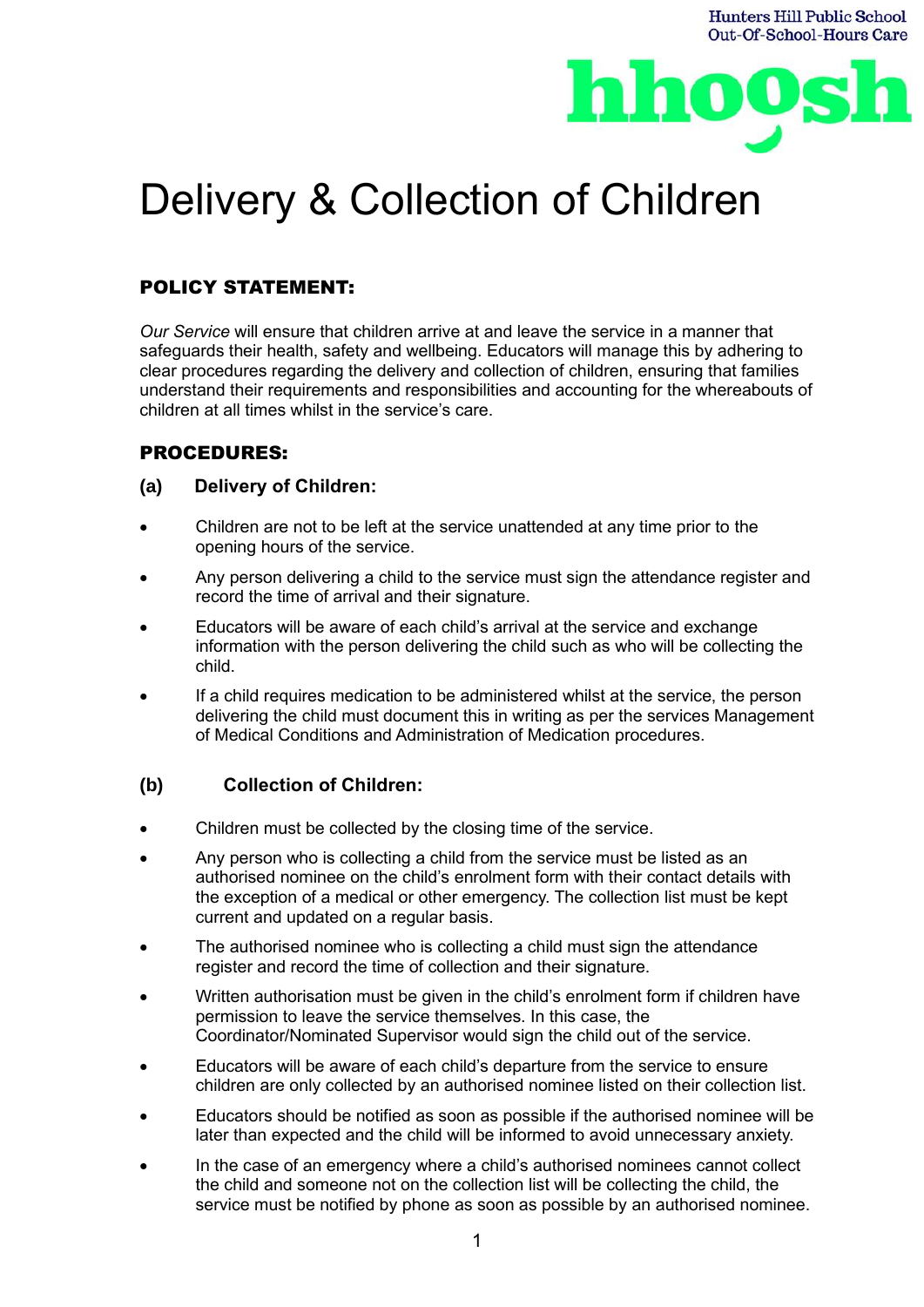

• Written authorisation should be gained where possible however verbal consent and an identification check will be sufficient in the case of an emergency.

## **(c) Absent and Missing Children:**

- Families are required to notify educators as early as possible if children will be absent from the service. Educators will record the absences in an appropriate place where other educators will be aware of the information.
- Families will be informed of their notifying responsibilities upon enrolment and via the parent handbook.
- If a child only attends after school care the families must notify educators when a child has returned from an absence so they know to expect the child at the service.
- Should a child not arrive at the service or not be waiting in the designated area when expected, educators will:
	- $\checkmark$  Ask the other children of their knowledge of where the child might be.
	- $\checkmark$  Approach the school office and ask for information regarding the child's attendance at school.
	- $\checkmark$  If the child was absent from school, call the child's authorised nominees at a suitable time to remind them of their notifying responsibilities and find out when they should expect the child to return to the service.
	- $\checkmark$  If the child was present at school and the other children and school staff are unaware of their whereabouts, educators will ask the school staff for assistance in searching for the child in the school area. Ensure supervision is maintained for other children during this process.
	- $\checkmark$  If the child is still unable to be located, educators will return to the service and call the child's authorised nominees to gain further information. Continue to call the authorised nominees on the contact list until contact has been made. Maintain contact with the authorised nominees until the child has been located.
	- $\checkmark$  Continue to keep in contact with the school during this time.
	- $\checkmark$  Arrange for appropriate supervision of children at the service and send an educator back to the school area to continue looking for the child. Follow up on any leads regarding children going to a friend's home and check common places in the local area.
	- $\checkmark$  If the child remains missing, contact the police and keep the authorised nominees and school informed of the situation.
	- $\checkmark$  Educators will notify the Department of Education and Communities
	- $\checkmark$  (DECS) within 24 hours of the incident occurring.